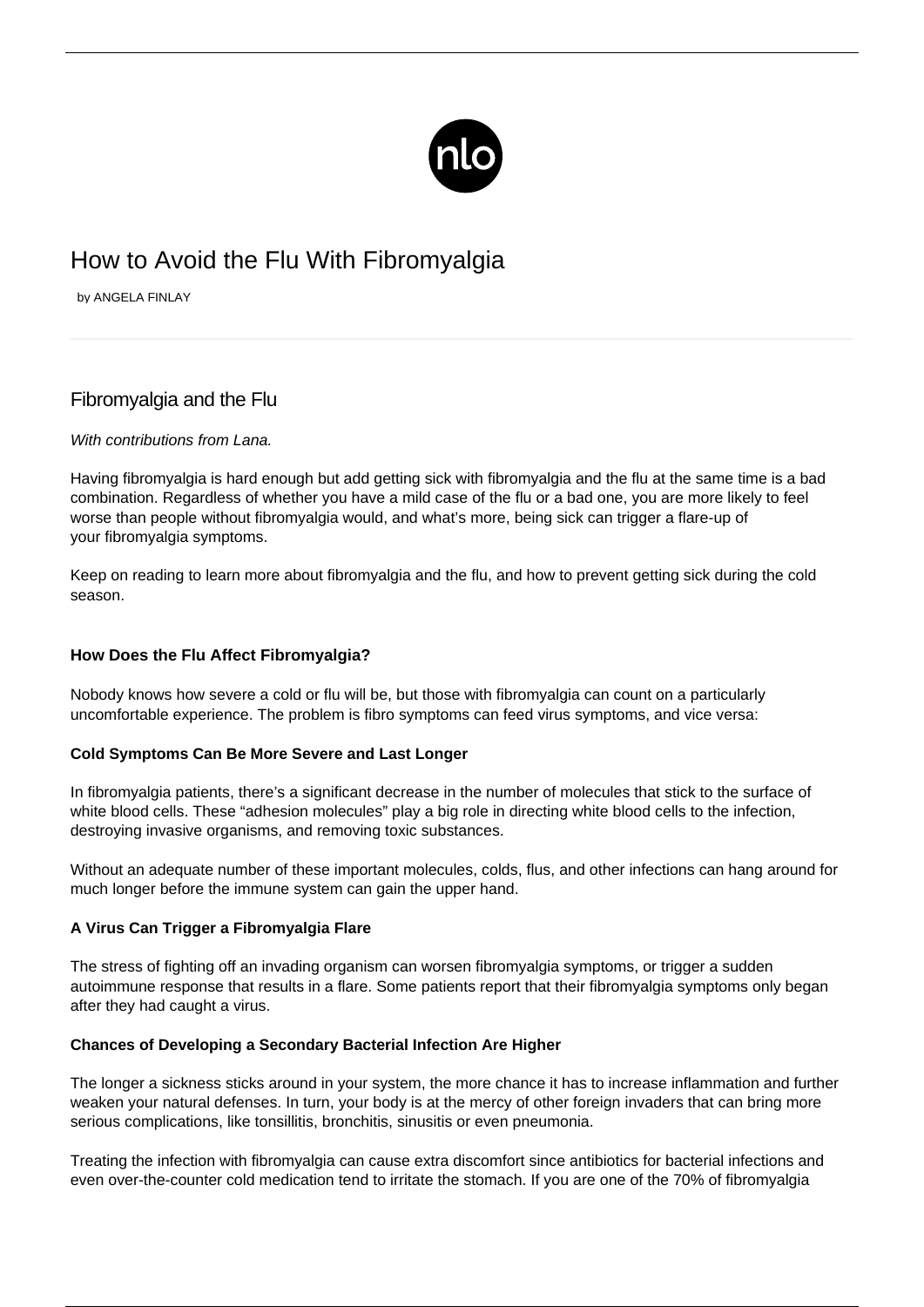[sufferers](https://www.healthline.com/health/fibromyalgia-and-ibs) who also live with irritable bowel syndrome (IBS), you will certainly want to avoid any harsh irritants, which makes prevention even more important.

## **How to Cope With Fibromyalgia and the Flu**

If you do get sick when the flu, there are ways you can help yourself feel better and avoid [fibromyalgia flares:](/flare-up/)

- **Stay hydrated**. Staying hydrated is important to feeling your best with fibromyalgia. It is even more important when you are trying to get better and manage symptoms associated with the flu.
- **Manage fevers**. Acetaminophen (Tylenol) can ease fever and aches and pain associated with the flu or a combination of fibromyalgia and the flu. Acetaminophen is a better option over nonsteroidal antiinflammatory drugs (NSAIDS), which are known for their negative effects on the gastrointestinal tract.
- **Treat all symptoms**. It is a good idea to ask your doctor about cough and cold medicines to treat flu symptoms that will not interact with any prescription fibromyalgia medications. You should also do what you can to prevent and manage flares.
- **Get plenty of rest**. Adequate rest is important for people with fibromyalgia or the flu. Getting enough rest and sleep can help your body to recover faster.
- **Use heating therapy for muscle pain relief.** [Fibro pain](/habits-relieve-pain/) can spread and spike rather quickly once an illness takes hold, so use heating pads, progressive muscle relaxation and stretching to keep yourself comfortable while your body overcomes the viral invader.

## **Ways to Prevent the Flu With Fibromyalgia**

While there is little evidence that fibromyalgia directly impairs the immune system, there are a number of ways that it can *indirectly* affect your ability to fight off viruses. A decrease in certain hormones, poor sleep quality, and high-stress levels are some of the most common fibromyalgia discomforts, and they are all known to lower immunity.

Luckily, there are plenty of ways to boost your natural immune response without interfering with your fibro management plan. Many immune-friendly measures can also help to protect and relieve some of your other fibro symptoms.

## **Rest Up**

Restorative sleep is not only important for your energy levels — it's vital for a strong immune system. When you do not get enough quality sleep, your body produces fewer cytokines (proteins that promote immune response), as well as fewer antibodies to fight off infection when the need arises.

Unfortunately, sleep problems are at the top of the symptom list for many fibro sufferers, which can leave them both prone to infection and prone to flare-ups.

Start the season off right with an upgrade to your sleep routine: shut off electronics well before bedtime, go to sleep and get up at the same time each day, and practice some relaxation techniques before you hit the hay. Avoid long naps in the daytime — they may help in the short term, but will likely hurt your chances for restorative sleep.

## **Eat Well**

Vitamins are the name of the game, and fresh fruit and vegetables are by far the best sources of immuneboosting nutrients. Incorporating some key vitamins will help calm fibro symptoms and keep your natural defenses up:

- Vitamin D boosts immunity, and studies have shown that can noticeably reduce your fibro pain.
- Omega-3 fatty acids fight inflammation, which is a major player in fibro symptoms.
- Vitamin C will offer antioxidant support and keep your immune system in good shape.